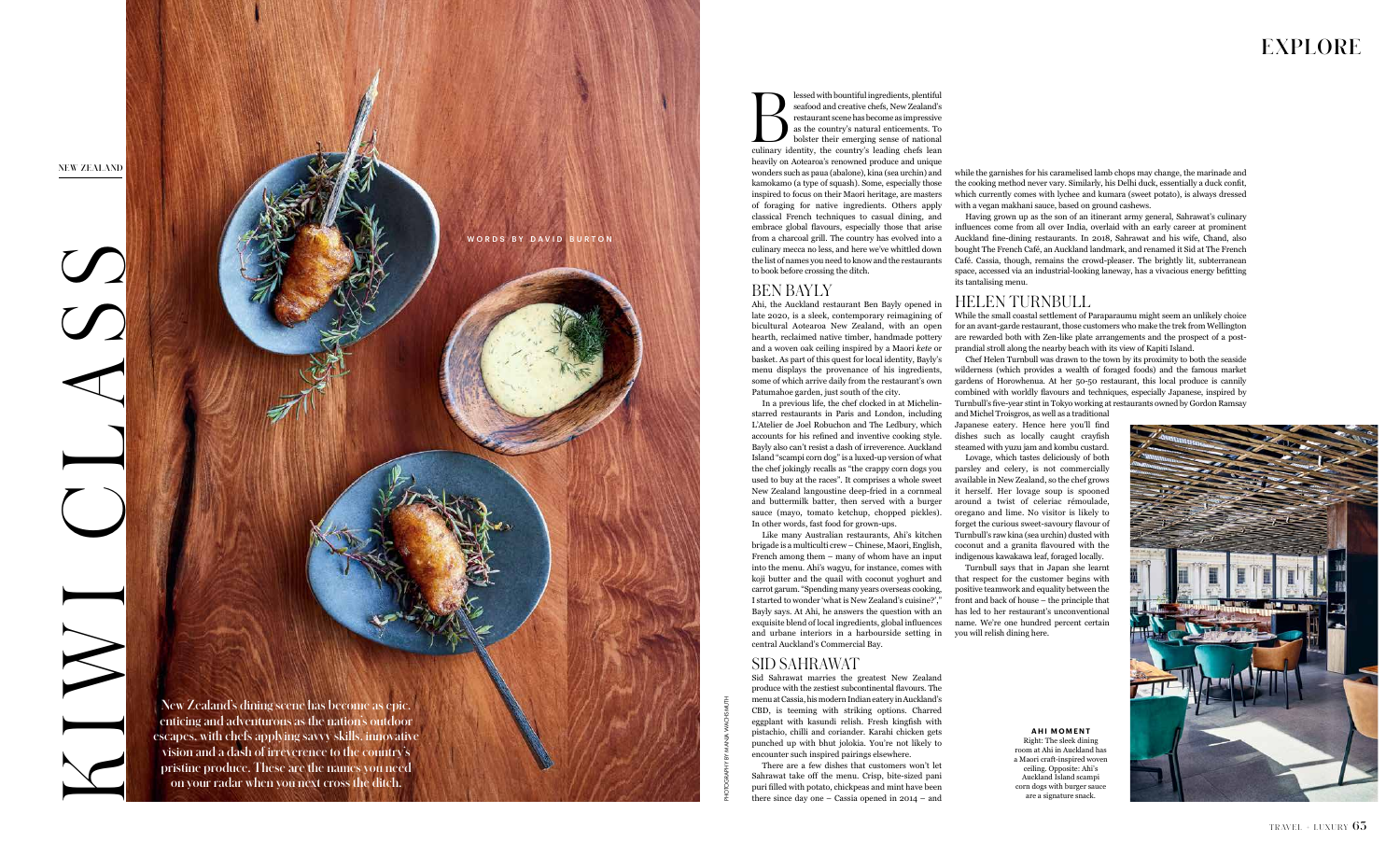







## MICHAEL MEREDITH

Some years ago, Michael Meredith was New Zealand's undisputed enfant terrible of molecular gastronomy, wowing customers at Meredith's with the likes of duck-liver parfait-filled beet meringues as light as air, which indeed threatened to dissolve into thin air if you were too slow in eating them.

Having closed Meredith's in 2017, he's back with Mr Morris, his new restaurant in Auckland's fashionable Britomart complex, attracting savvy diners staying at the Hotel Britomart, whose designers, Cheshire Architects, were called in for a reprise here. Leaving the distressed brick and plaster walls inherited from Café Hanoi, they reworked the interior to be "comfortably rough around its carefully crafted edges". That translates as pale oak tables, a stone bar and curved banquettes.

In keeping with this casual style, Meredith's current cooking is simpler, with no less than 70 per cent of the repertoire prepared over a charcoal grill. The paua (abalone), however, is lightly steamed to balance with the richness of a ginger and garlic seaweed sauce made with Japanese nori and New Zealand's own karengo. Inevitably, there are periodic flare-ups of the old molecular trickery: slices of cucumber are compressed in a vacuum bag with oyster water to form a garnish for raw oysters; chicken skins are baked to form wafers for his signature parfait, now made with the humbler chicken liver. Sous-vide is used more than ever. Conveniently, Mr Morris is open for lunch and dinner five days a week.

## JAMES PASK

The team at Atlas restaurant in Wellington are a resourceful bunch. Under the direction of exacting chef James Pask, they make their own lardo, bake their own bread and churn their own butter to spread over it. This might come malted, or perhaps whipped with beef drippings and Parmigiano. Pask also keeps them busy pickling, curing and fermenting – each year they set down 100 litres of chardonnay vinegar from grapes supplied by Yu Group stablemate Luna Estate in Martinborough. Atlas, as its name suggests, draws on influences from around the world for its menu, but the focus in the kitchen is on seasonal, ethical and organic produce sourced nearby. Wedged comfortably in Wellington's CBD between a leading law firm and the Deloitte tower, Atlas is unashamedly swank. Diners sit in padded chairs amid a green and gold-themed décor, and an erudite sommelier introduces the 376-strong wine list. It's a place where diners want to linger. "When you book a table with us it's yours for the night – no turns, no pressure," says Pask. "Settle in for a couple of hours or the whole evening."

Aware that Atlas is expensive, Pask offers a tasting menu driven by price point as well as separate vegetarian and vegan options. He also writes the menu for the Yu Group's other upscale restaurant in Wellington, Cinderella. Here the cooking is much more free-form, with leeks grilled à la minute over a wood fire and aubergine baked to order in the cinders. "Cinderella is more about cinders," adds Pask. "All the cooking is done over wood, working with fire and the ashes." Visitors to Wellington would be wise to direct their pumpkin carriage to both standout eateries.

#### **MISTER RIGHT** Michael Meredith at his acclaimed Auckland restaurant Mr Morris in the Britomart precinct.

## JOSH EMETT

Dark, romantic and moody, Onslow is housed within the shell of a grand heritage building in Auckland. Yet, like its owner-chef, Josh Emett, this debonair new arrival effortlessly merges traditional with exceptional. Familiar words like parfait, brioche and béarnaise appear frequently on this former *MasterChef New Zealand* judge's menu in dishes peppered with novel ingredients such as smoked maple and foraged beach spinach.

Emett's most popular dish, crayfish éclair, merges fresh crayfish and sugarless choux pastry glazed with a syrupy cayenne-spiked bisque. Another, a playful clash of high and low, is fried chicken topped with oscietra caviar. It's no longer on the menu, but is available by request. And while other venues may have long ago banished soufflés for being too fiddly, a raspberry version remains at Onslow, individually cooked to order.

Such intricate offerings evoke the decade Emett spent as a protégé of Gordon Ramsay, leading the kitchens at hotels such as the Savoy Grill and Claridge's in London. Helen, his wife and business partner, informed the sophisticated vision of the restaurant, too. Without being too intrusive or formal, Onslow's waitstaff are highly attentive. Guests are pampered with the old-fashioned theatre of tableside service: a succession of trolleys deploying Martinis, freshly carved salmon gravlax, cheese and desserts. "I don't think people want that style to die," says Emett, "and I don't either."

PHOTOGRAPHY BY LIV KIRKPATRICK (THE EMETTS), JONO PARKER (ONSLOW COCKTAIL), RYAN DOMENICO (ATLAS) & ANNA KIDMAN (MEREDITH)

# **EXPLORE**